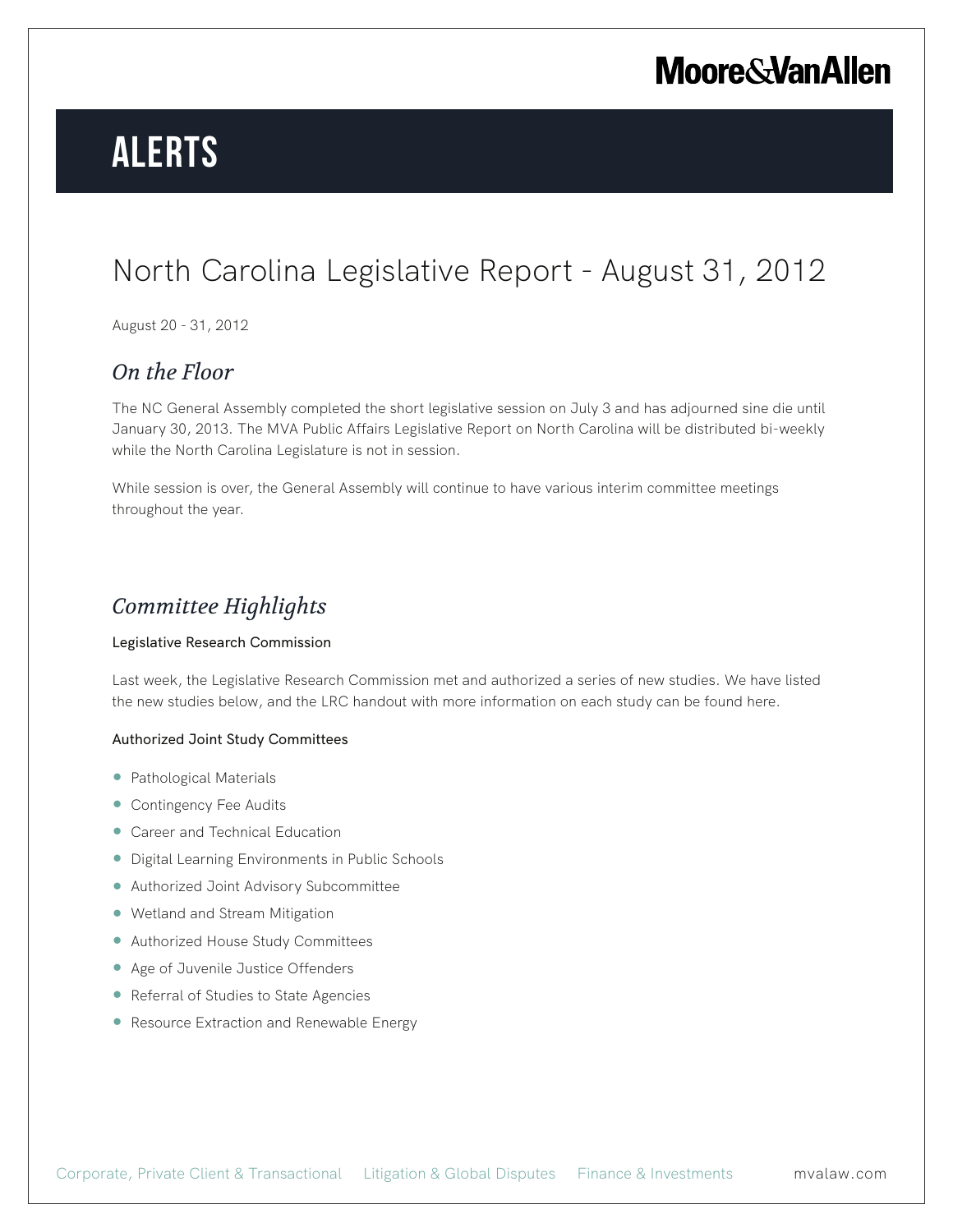### *In The News*

#### Mortgage Relief (August 29, 2012)

Fewer than 2,000 North Carolina homeowners have seen any relief on their mortgages from Bank of America, Wells Fargo and the three other big banks involved in the blockbuster mortgage servicing settlement announced earlier this year, according to the first progress report issued Wednesday. Data provided by the mortgage monitor also shows that Bank of America appears to be lagging its peers in helping borrowers in its home state.

#### Alcoa (August 28, 2012)

A regulatory battle over the economic prospects for a portion of central North Carolina and Alcoa Inc.'s desire for billions of dollars in revenues from clean power is adding a new layer. Alcoa said Tuesday it wants to sideline a pending fight over a revoked water quality certification and submit a new request. Failing to get the key regulatory approval has blocked Alcoa from getting federal approval to operate four dams for up to 50 more years.

#### Environmental Issues (August 28, 2012)

No surprises here, but a leading environmental advocacy group has given low marks to the Republican-led General Assembly for the GOP's second year in power. Environment North Carolina drew up a scorecard measuring 12 contested votes in the senate and 10 in the house. It gave 102 lawmakers failing grades -- an improvement over last year's 106 failing grades. While most of the votes were predictably cast along party lines, the environmentalists did find notable exceptions, including Rep. Chuck McGrady, R-Henderson, earning a score of 92 percent, and Rep. Bill Brisson, D-Cumberland, scoring only 9 percent.

#### Presidential Poll (August 27, 2012)

A new CNN/Time poll shows little movement in the deadlocked presidential race in North Carolina. Among registered voters President Barack Obama leads Republican rival Mitt Romney 48 percent to 36 percent. But among likely voters it swings the opposite way, with Romney ahead 1 point, 48 to 47 percent. Both results remain within the poll's 3.5 point margin of error, making the race a statistical tie.

#### PAC Endorsement (August 28, 2012)

The North Carolina Chamber's political action committee has made an unusual move by endorsing a sitting state Supreme Court justice for re-election. The chamber announced Tuesday the PAC's endorsement of Associate Justice Paul Newby, who is being challenged this fall by Court of Appeals Judge Sam Ervin IV. Chamber chief executive Lew Ebert said the PAC usually doesn't endorse candidates for statewide office but is standing up on this race because of what he calls Newby's reputation for impartiality and understanding of economic matters related to cases involving job creators.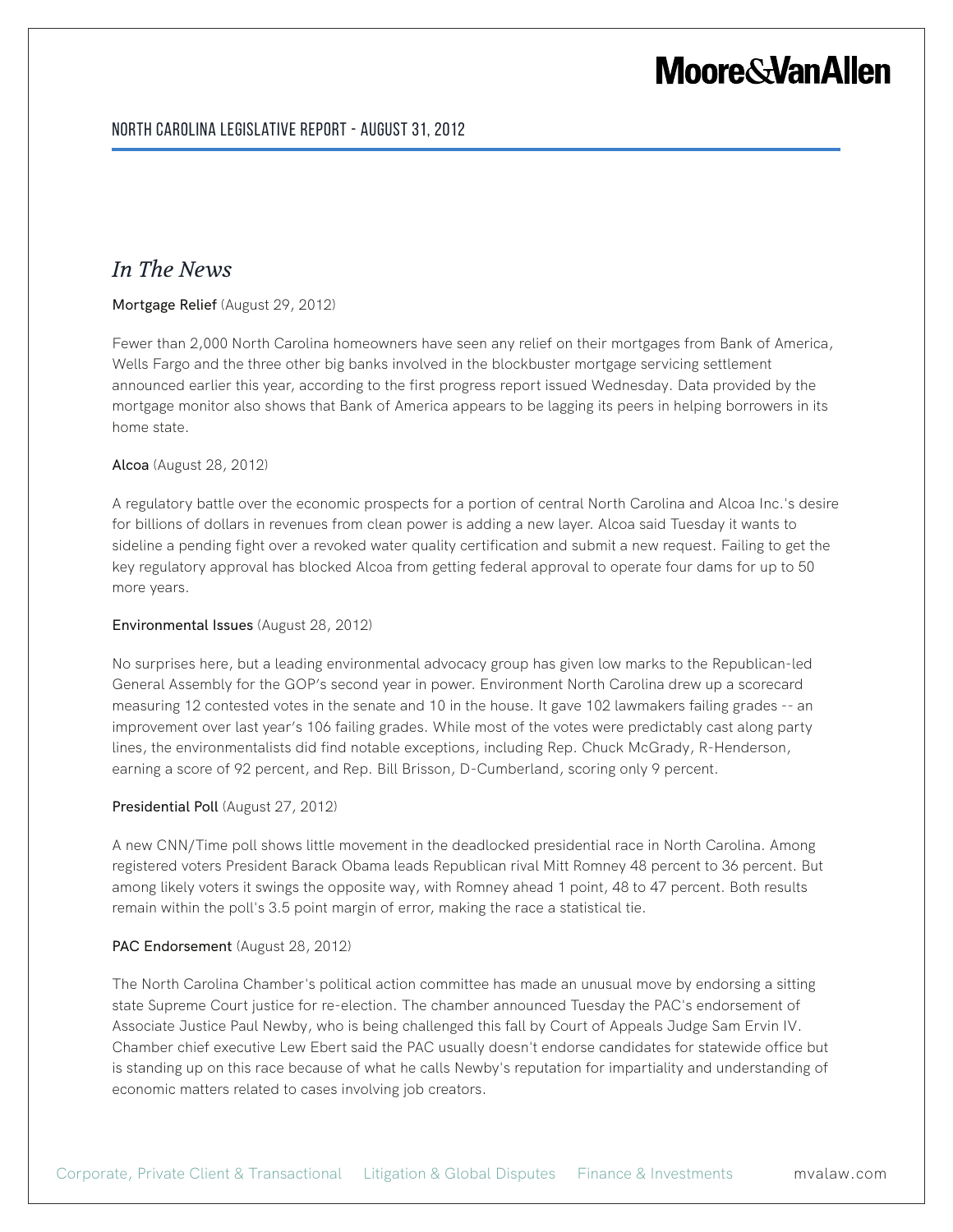#### North Carolina Legislative Report - August 31, 2012

#### Charlotte Chamber (August 27, 2012)

The Charlotte Chamber has gone in with the city and several other boosters to hire a Washington D.C.-based consultant to help score time with U.S. business leaders coming to town for the Democratic National Convention. With a \$50,000 budget, they've tapped Odell, Simms & Lynch, Inc, which previously worked with London to bring in business in conjunction with the Olympics. During DNC week, the firm will set up appointments to speak with Charlotte economic development and business leaders.

#### McIntyre Campaign (August 28, 2012)

U.S. Rep. Mike McIntyre's campaign is trying to get television stations to stop airing a Republican commercial it argues is false and misleading about his voting record. An attorney for the campaign of the Lumberton Democrat wrote to station managers asking them to refuse to continue airing the ad. The lawyer said the commercial is wrong when it contends McIntyre voted for higher taxes on small business, middle-class families and Social Security recipients.

#### McCrory Campaign (August 27, 2012)

Citing North Carolina's weak high school graduation rate, high unemployment and \$2.8 billion debt to the federal government for unemployment benefits, GOP gubernatorial candidate Pat McCrory said Monday the state needs to rebrand for the future. "We need a new vision for North Carolina right now," said McCrory in a speech to about 200 Charlotte Chamber members meeting at UNC Charlotte Center City.

#### Dalton Campaign (August 27, 2012)

Lt. Gov. Walter Dalton wants an education system in North Carolina that turns out rocket scientists. Talking to about two dozen people at a town hall meeting Monday at Cape Fear Community College, the Democratic nominee for governor used the state's early college high school program to tout what he said is one of the most important issues in the race to lead the state: lining up education with what he called "the workforce of the future." Dalton, who answered questions largely about education and jobs, said the first should lead to the second.

#### Dalton Campaign (August 28, 2012)

Lt. Gov. Walter Dalton spoke to about 75 people Tuesday during a town hall meeting on the campus of Fayetteville Technical Community College. Dalton, a former state senator who became lieutenant governor in 2008, is running against Republican candidate Pat McCrory, a former seven-term mayor of Charlotte. McCrory narrowly lost to Beverly Perdue in a run for governor in 2008.

#### GOP Convention (August 27, 2012)

North Carolina's delegates to the Republican National Convention are getting revved up for the fall election, although convention festivities have been damped by Isaac's approach. New Jersey Gov. Chris Christie spoke Monday at a North Carolina delegation breakfast at the hotel where the Tar Heel delegates are staying in St. Petersburg, Fla. Christie will deliver the convention keynote address Tuesday after Republicans delayed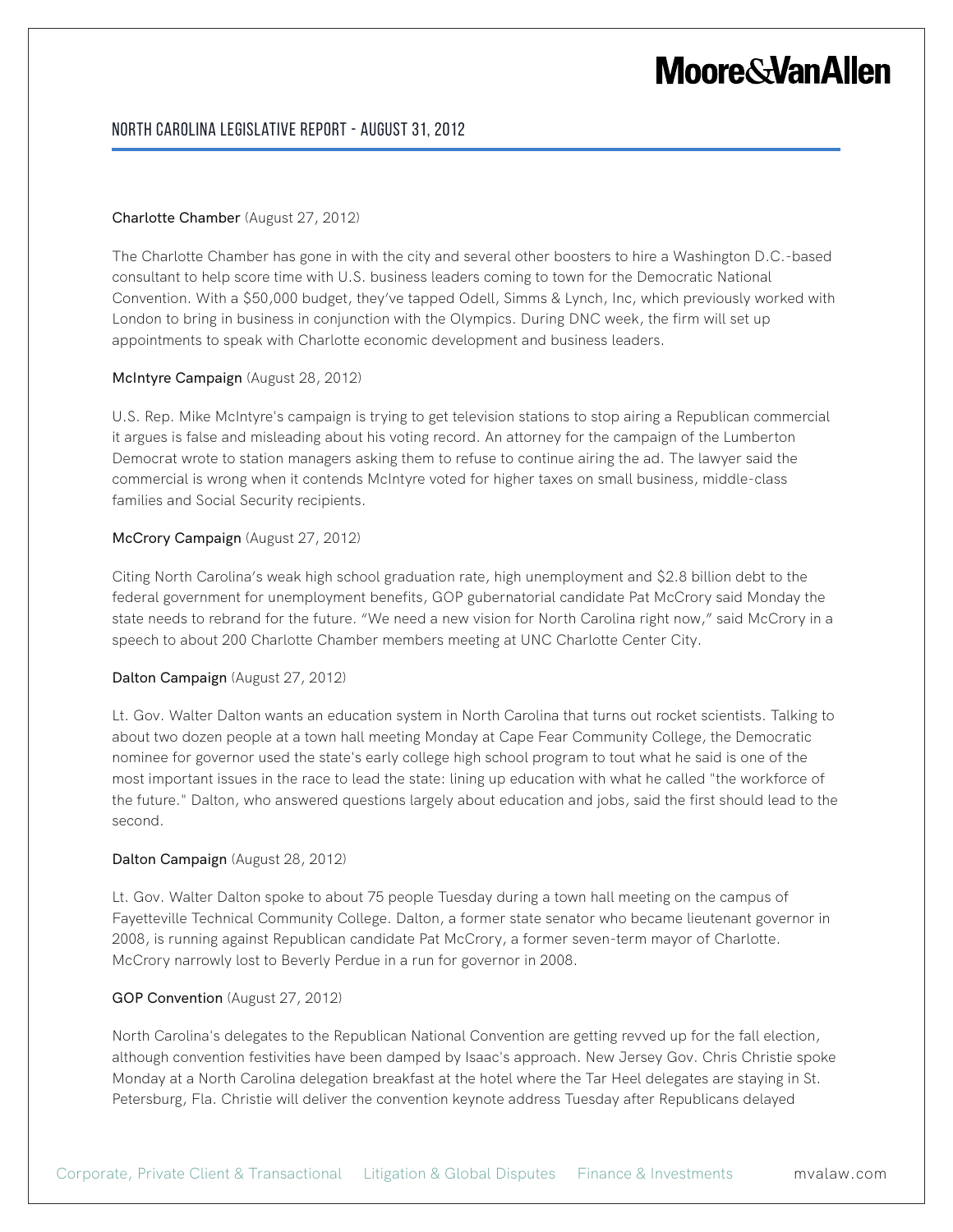#### North Carolina Legislative Report - August 31, 2012

convention activities by one day because of the weather.

#### RNC Delegation (August 25, 2012)

North Carolina's delegation to the Republican convention includes some of the state's top GOP leaders, convention rookies and veterans. The delegation's 55 voting members include state House Speaker Thom Tillis of Cornelius and state Senate leader Phil Berger of Rockingham County. The group also includes U.S. Reps. Virginia Foxx and Renee Ellmers and Raleigh's Art Pope, a major financial backer for the party and conservative causes. "We need to make sure we unite behind Mitt Romney and Paul Ryan," said Wayne King of Cleveland County, vice chairman of the state party and delegation chairman.

#### Toll Road (August 28, 2012)

Environmental groups sued in federal court Tuesday to stop a proposed 22-mile toll road linking Gaston County and west Charlotte from moving ahead, saying environmental reviews were flawed and hid the project's shortcomings. The Catawba Riverkeeper Foundation and Clean Air Carolina filed the lawsuit in Charlotte, according to the Southern Environmental Law Center, which is representing the plaintiffs. They want a judge to rule the state Department of Transportation and Federal Highway Administration broke the law and that the decision of federal regulators to sign off on the Garden Parkway should be tossed out.

#### Named (August 29, 2012)

Rep. Danny McComas, R-New Hanover, will resign from the N.C. House this week and take over as chairman of the N.C. State Ports Authority Board of Directors, Gov. Beverly Perdue announced Wednesday. McComas decided earlier this year not to run for re-election to the House, where he served for the past 18 years, so his legislative duties were largely finished anyway. His resignation will become effective Sunday. Perdue said in a prepared statement that the ports are critical to the state's economy and that the McComas appointment demonstrates her commitment to the authority's continued success.

#### Named (August 27, 2012)

Mortgage settlement company Joe Smith named former North Carolina governor James Holshouser and two Triangle-based educators to serve on a five-person oversight board. The panel will oversee business operations of Smith's office, but will not have a hand in administering the particulars of the \$25 billion settlement. Currently practicing law in Pinehurst, Holshouser was governor from 1973 to 1977.

#### Ports Authority (August 23, 2012)

Tom Bradshaw, a former Raleigh mayor and state transportation secretary, has been named the new executive director of the State Ports Authority. Bradshaw will retain his title as statewide logistics coordinator with oversight of the ports and the N.C. Global TransPark in Kinston, said Ted Vaden, a spokesman for the state Department of Transportation. Bradshaw's salary will remain at \$151,800 a year, Vaden said. Bradshaw took the job as statewide logistics coordinator early this year.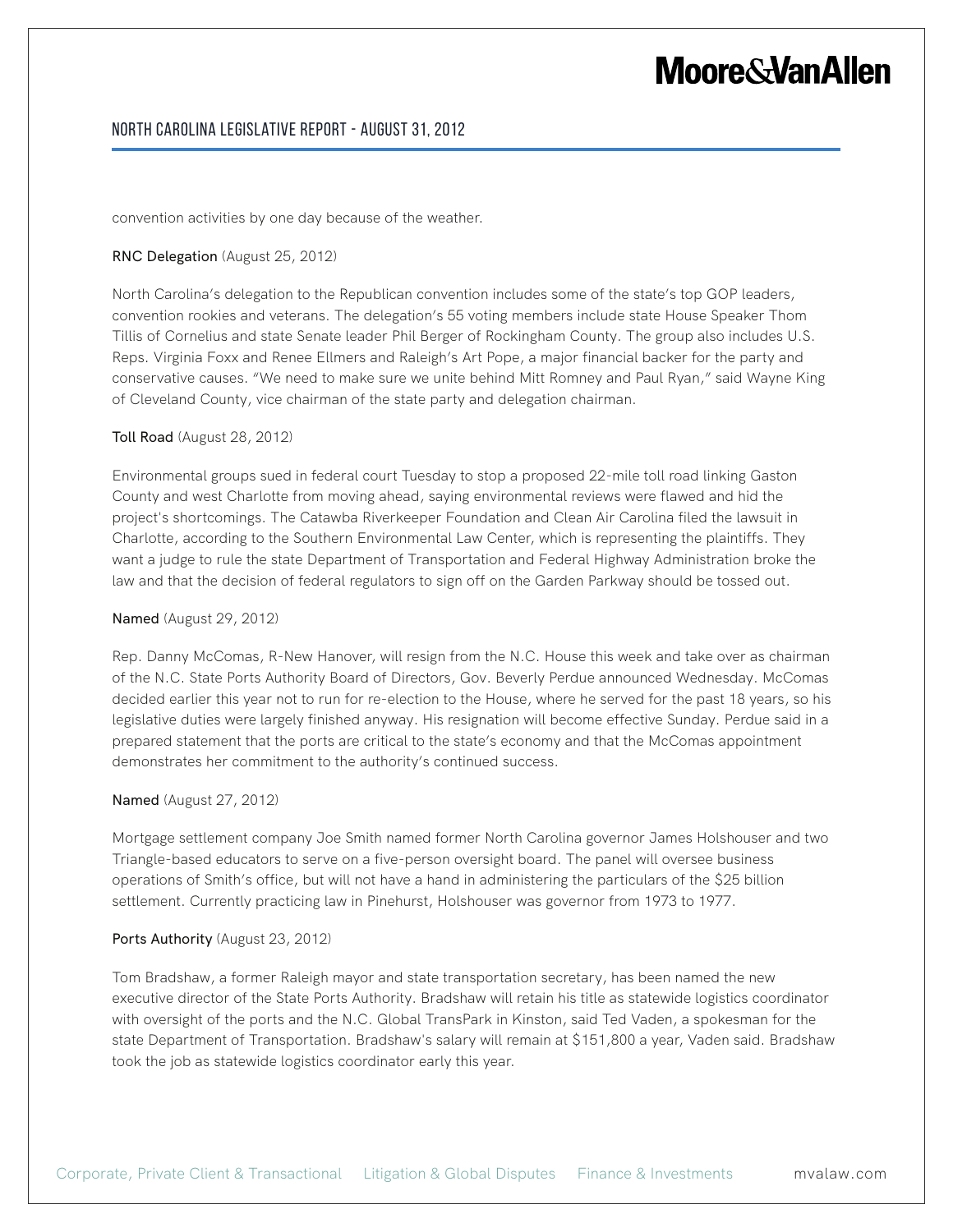#### North Carolina Legislative Report - August 31, 2012

#### Duke Agreements (August 24, 2012)

Duke Energy agreed to reimburse some of its largest wholesalers if they incurred costs stemming from the utility's merger with Progress Energy, according to documents Duke filed Friday with the state Utilities Commission. The agreements include "hold harmless" provisions with wholesale customers for costs they incurred or could incur because of the merger for up to 5 years, such as legal fees or the severance costs for future employee layoffs. Duke inked deals with several of its biggest North Carolina customers, including smaller retail electricity providers as Blue Ridge Electric Membership Corporation and Piedmont Electric Membership Corporation.

#### Deaths (August 29, 2012)

Former North Carolina state lawmaker Lura Tally, who was known for her work on behalf of education, the environment and human rights, died Tuesday at the age of 90, her family said. Tally died at a Fayetteville nursing home after years of declining health, her son, Bob Tally, said Wednesday. A memorial service was planned for Thursday afternoon at Hay Street United Methodist Church in Fayetteville. Tally, a Statesville native who grew up in Raleigh, served five terms in the state House and six terms in the Senate before retiring in 1994 and ranks among the state's longest-serving female legislators with 22 years in the General Assembly.

#### Dalton Ads (August 30, 2012)

Democratic gubernatorial hopeful Walter Dalton has purchased \$2.6 million in television ad time for his campaign during the second week of September, according to media buyers. Republican candidate Pat McCrory started running ads about a month earlier with a \$6.3 million buy. The ads will run through the Nov. 6 election.

#### Gubernatorial Poll (August 30, 2012)

Republican Pat McCrory has a wide lead over Democrat Walter Dalton among unaffiliated voters in the race for governor, according to a new Civitas Poll. The poll found McCrory leading Dalton 46-29 percent. Ten percent support Libertarian Barbara Howe, the poll found. More than half the unaffiliated voters surveyed either had no opinion of Dalton or had never heard of him. Twenty-two percent had no opinion of McCrory, and 9 percent had never heard of him. Forty-five percent of unaffiliated voters had a favorable view of McCrory, while 24 percent had an unfavorable view. Dalton was 23 percent favorable and 20 percent unfavorable.

### *Committee Meetings*

#### Wed, August 22, 2012

- Surplus Property Subcommittee of HSC on State Owned Assets 1228/1327 LB
	- 10:00 AM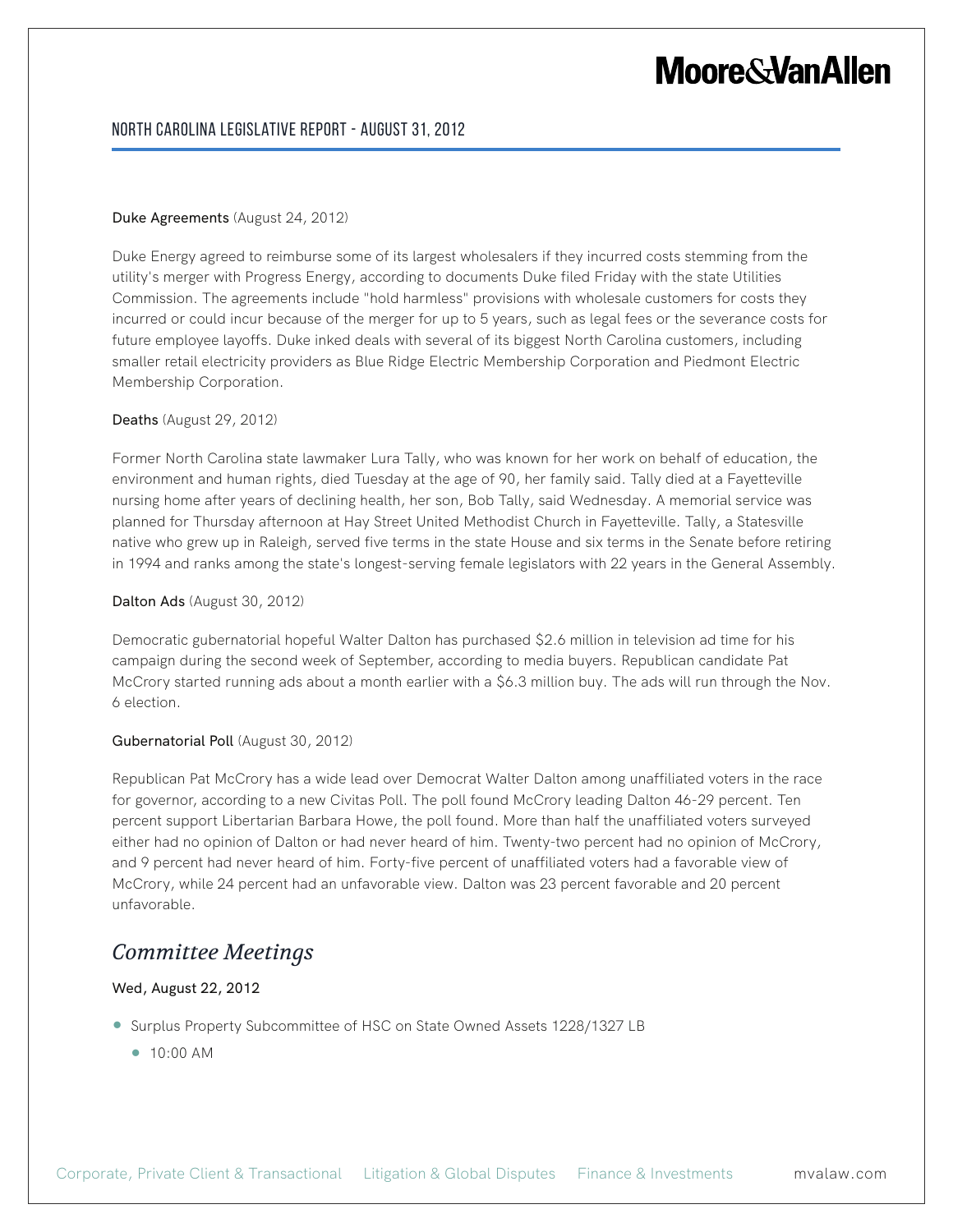#### North Carolina Legislative Report - August 31, 2012

#### Thu, August 23, 2012

- Joint Legislative Research Commission 1228/1327 LB
	- 10:00 AM
- Underground Utilities Working Group 415 LOB
	- 2:00 PM

#### Mon, August 27, 2012

- Program Evaluation Division 544 LOB
	- 9:00 AM
- Child Fatality Task Force 1027/1128 LB
	- 10:00 AM

#### Wed, August 29, 2012

- Justice Warren Legislature Committee 1027/1128 LB
	- 10:00 AM

#### Wed, September 05, 2012

- Perinatal Health Committee of Child Fatality Task Force 1027/1128 LB
	- 10:00 AM
- Blue Ribbon Commission 544 LOB
	- 10:00 AM

#### Fri, September 07, 2012

- Joint Legislative Transportation Oversight Committee 1228/1327 LB
	- 9:00 AM

#### Mon, September 10, 2012

- Intentional Death Committee of Child Fatality Task Force 1027/1128 LB
	- 10:00 AM
- Joint Mental Health Subcommittee 544 LOB
	- 1:00 PM

#### Tue, September 11, 2012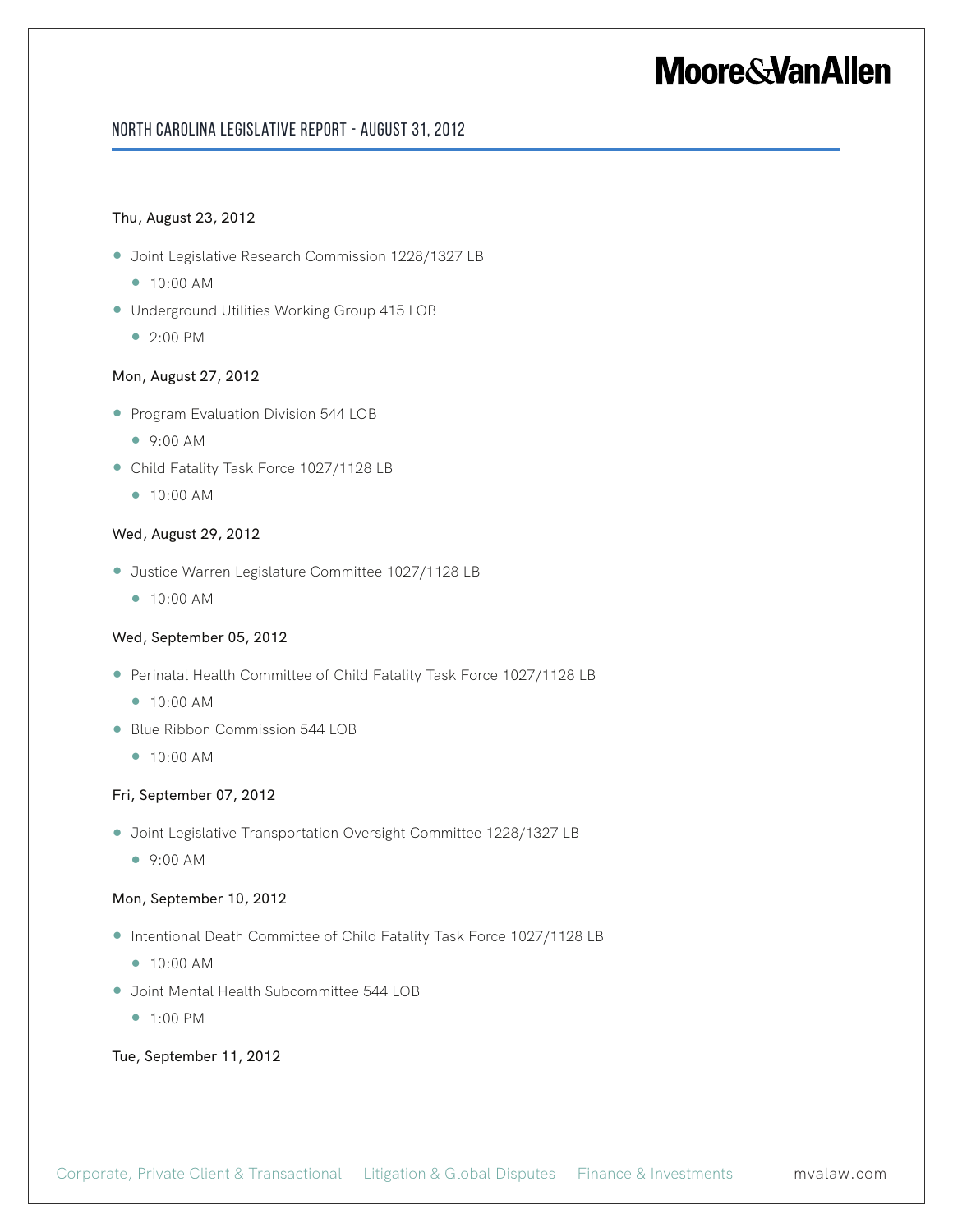#### North Carolina Legislative Report - August 31, 2012

- Leg Oversight Comm on Health and Human Services 643 LOB
	- 10:00 AM

#### Wed, September 12, 2012

- Blue Ribbon Commission Sub-Com on Housing 415 LOB
	- 10:00 AM
- Blue Ribbon Commission Sub-Com on Adult Care Transitions 544 LOB
	- 10:00 AM

#### Thu, September 13, 2012

- Information Technology, Jt Leg Oversight Comm. 1027/1128 LB
	- 10:00 AM

#### Sat, September 15, 2012

- Unintentional Death Committee of Child Fatality Task Force 1027/1128 LB
	- 10:00 AM

#### Mon, September 17, 2012

- Unintentional Death Committee of Child Fatality Task Force 1027/1128 LB
	- 10:00 AM

#### Mon, September 24, 2012

- Child Fatality Task Force 1027/1128 LB
	- 10:00 AM

#### Mon, October 08, 2012

- Intentional Death Committee of Child Fatality Task Force 1027/1128 LB
	- 10:00 AM
- Joint Mental Health Subcommittee 544 LOB
	- 1:00 PM

#### Tue, October 09, 2012

- Leg Oversight Comm on Health and Human Services 643 LOB
	- 10:00 AM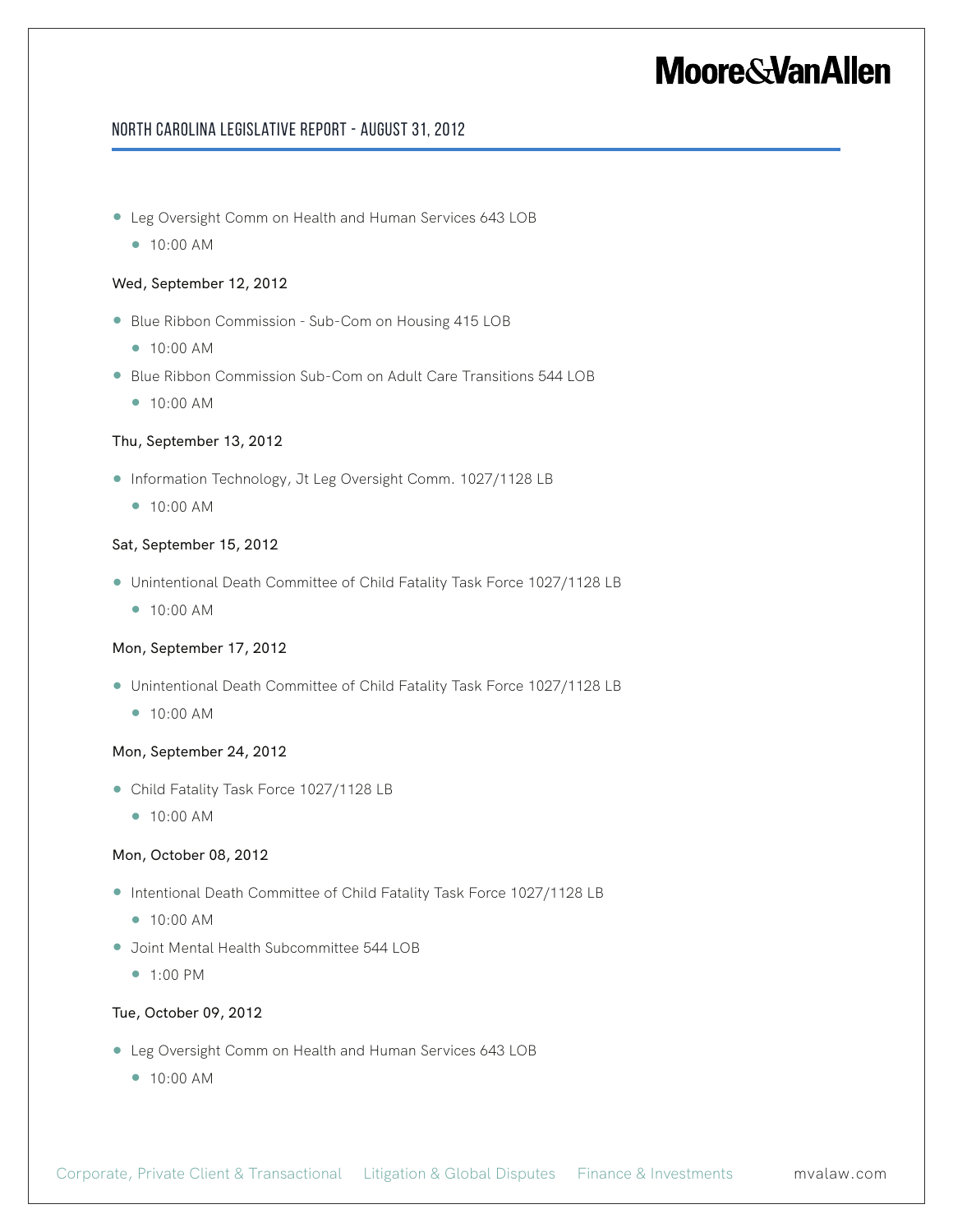#### North Carolina Legislative Report - August 31, 2012

#### Wed, October 10, 2012

- Perinatal Health Committee of Child Fatality Task ForceContact: Elizabeth Hudgins 919-707-5626 1027/1128 LB
	- 10:00 AM
- Blue Ribbon Commission Sub-Com on Housing 415 LOB
	- 10:00 AM
- Blue Ribbon Commission Sub-Com on Adult Care Transitions 544 LOB
	- 10:00 AM

#### Mon, October 15, 2012

- Unintentional Death Committee of Child Fatality Task Force 1027/1128 LB
	- 10:00 AM

#### Tue, October 16, 2012

- Legacy Costs from the State Health Plan, Pensions and ESC, House Select Committee on 605 LOB
	- 12:00 PM

#### Mon, October 22, 2012

- Child Fatality Task Force 1027/1128 LB
	- 10:00 AM

#### Wed, November 07, 2012

- House Redistricting 643 LOB
	- 1:00 PM

#### Tue, November 13, 2012

- Leg Oversight Comm on Health and Human Services 643 LOB
	- 10:00 AM
- Legacy Costs from the State Health Plan, Pensions and ESC, House Select Committee on 605 LOB
	- 12:00 PM

#### Wed, November 14, 2012

- Perinatal Heath Committee of Child Fatality Task Force 1027/1128 LB
	- 10:00 AM